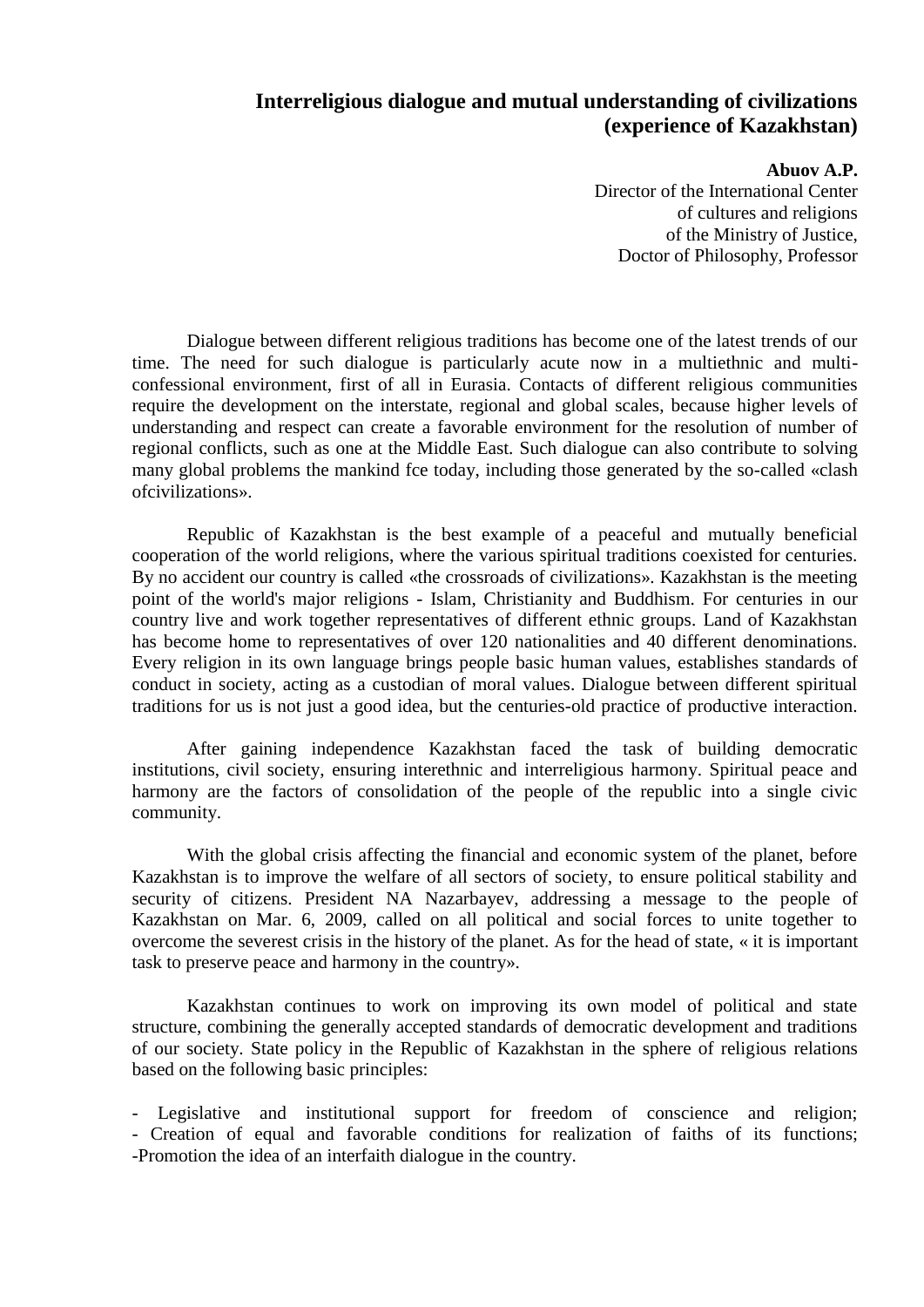The willingness of the President of our country to support the achievement of the harmonious development of human society, the rapprochement between cultures and civilizations, was again announced at the 62nd session of UN General Assembly in 2007, where on his initiative, a resolution was adopted declaring the year of 2010 an «International Year of Rapprochement of Cultures». As a consequence and proof of a peaceful and tolerant policy in the country was the adoption of Kazakhstan's OSCE chairmanship in 2010, and the decision to hold an ordinary meeting of foreign ministers of the Organization of Islamic Conference in 2011 in Kazakhstan.

In Kazakhstan, the largest religions are Islam and Orthodox Christianity. Islam becomes an important factor of spiritual enlightenment and education. According to senses dated January 1st 2009, the country has had 2,488 Muslim religious communities, most of them are included in the structure of the Spiritual Administration of Muslims of Kazakhstan (SAMK), which gradually turns into one of the main mechanisms for the implementation of Islamic revival in Kazakhstan. It may be noted that there was the active participation of the leadership of SAMK in organizing and conducting the congresses of world and traditional religions. Muftiate organized several scientific conferences and seminars on the issue of interreligious dialogue.

Orthodoxy is the second largest religious believers direction. On January 1, 2009 Russian Orthodox Church had 281 religious association on the territory of the republic. Since 2003, the Orthodox community in Kazakhstan, united in the Holy Synod of the ROC established the Metropolitan District.

Islam and Orthodox Christianity are among the major components in the culture-life of the Kazakh and Russian peoples, and not by chance that the State has recognized as official holidays, such holidays as Eid al-Adha and Christmas.

However, along with Islam and Orthodoxy in Kazakhstan fully functioning other religions too, whose representatives are free to exercise their spiritual needs. Officially registered about two thousand religious associations representing Catholicism, Protestantism, Judaism, Buddhism and other religions.

Ensuring freedom of religion and harmonious interfaith relations is one of the main priorities in government policy. Our country is committed to the obligations guaranteed by the Constitution, national legislation and international legal acts. In legal practice, we rely on these international instruments on human rights and freedom of conscience, such as the Universal Declaration of Human Rights, the International Covenant on Civil and Political Rights, the Declaration on the Elimination of All Forms of Intolerance and of Discrimination Based on Religion or Belief, the European Convention on Human Rights and fundamental freedoms, Final Document of the Vienna Meeting 1989 of representatives of the Conference on Security and Cooperation in Europe.

At the II Congress of Leaders of World and Traditional Religions Head of State decided to establish an International Center of cultures and religions. The main purpose of the Center is to promote the unique experience of Kazakhstan to strengthen inter-faith harmony and unity of the people of Kazakhstan at the international level. One of the primary purpose of our center also includes the development of international relations with countries near and far abroad, as well as studying and learning from other countries, the experience of promoting cultural and spiritual level of the population.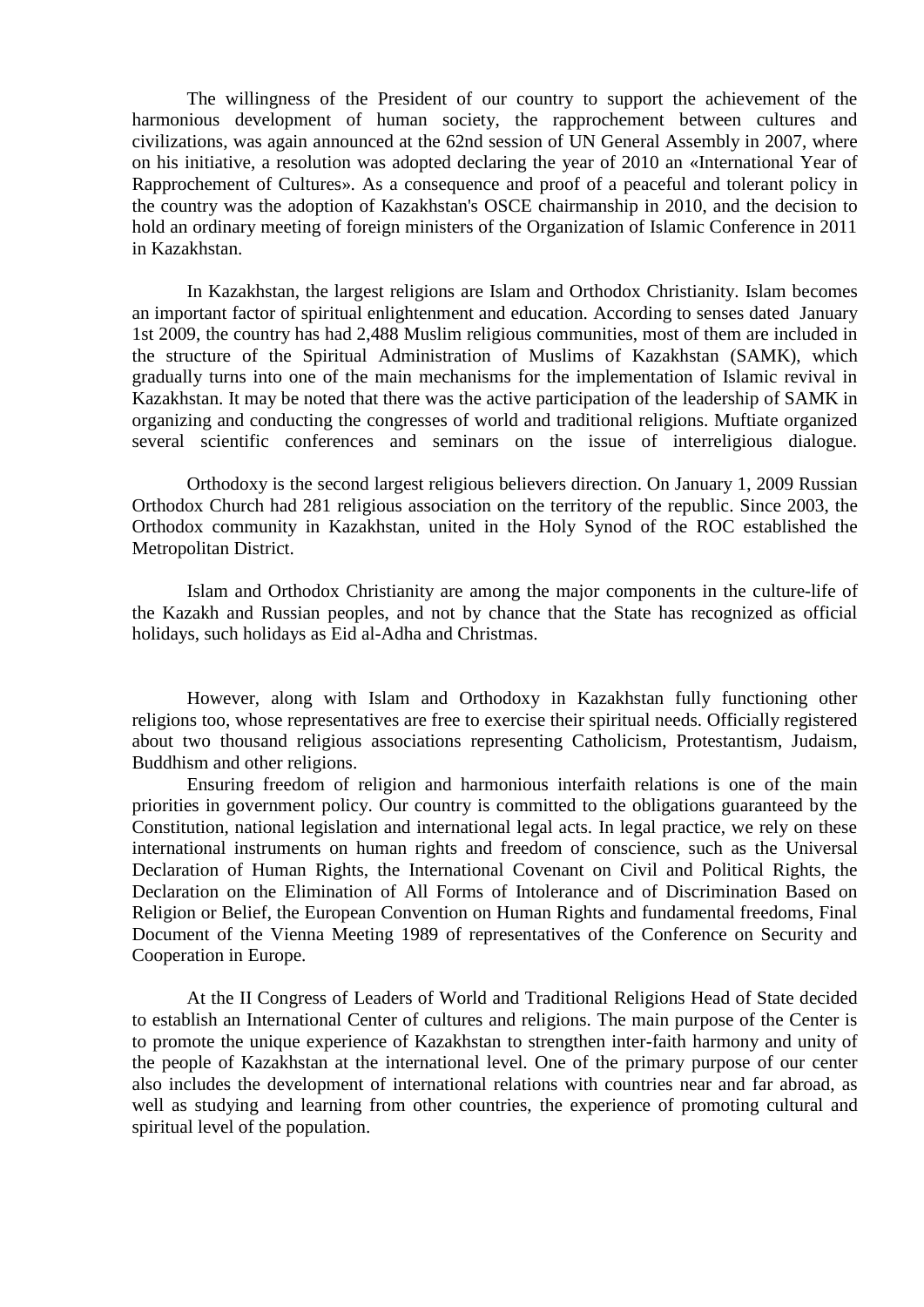Activity of the International Center of cultures and religions is with the following directions:

• development of conceptual frameworks to create a culture of peace, inter-civilizational, interethnic and interfaith dialogue,

• increase the level of spirituality, enlightenment in the sphere of religion and culture, • development of international cooperation in preventing the threats of religious extremism and terrorism,

• opposition to intolerance, xenophobia, persecution of religious beliefs, • international spread of the experience of peaceful coexistence and mutual enrichment of cultures of peoples living on the territory of Kazakhstan.

In connection with the announcement of the year of 2010 the year of «International Year for the Rapprochement of Cultures» our Center has made a number of proposals for joint projects with UNESCO in the field of inter-civilizational and interfaith dialogue. It is proposed to hold international scientific conferences, to prepare exhibitions, videos and TV shows cycles, to produce a book, to organize the Summer School.

According to sociological studies conducted by the International Center of cultures and religions, the index of «level of tolerance» shows the stability and the volue of resources in a society for tolerant relations between people of different faiths. Nevertheless, the need to educate people about interfaith relations relevant today as ever. At a time when religious slogans sometimes justified by appeals to violence, they sound far-fetched accusations and insults at the individual denominations, significantly increasing the role of knowledge in this field.

President of Kazakhstan Nursultan Nazarbayev said at the Congress about the need to bring a spiritual call to the masses. He made several important initiatives, including a proposal to introduce in 2007, one of the leading national TV channels «religious hour», which will allow the most authoritative clergy directly address the millions of people to preach kindness and tolerance. The President invited the leaders of world and traditional religions to speak with an honorary lecture at the walls of the Palace of Peace and Harmony. As the President said, «If the world leaders of Islam, Christianity, Buddhism, Hinduism, Taoism, Judaism, Confucianism and Shintoism annually will be bringing words of peace and harmony to my compatriots, it would be one of the brightest spiritual phenomena in Eurasia».

The growth of interfaith and intercultural interaction - a significant pattern of modern society, which determines the relevance of a culture of peace and interfaith cooperation. A significant element of such axiological culture based on human values is tolerance.

Tolerance is seen by us as a respect and recognition of equality, multidimensionality and diversity of human culture, norms, beliefs and rejection of domination and violence. Tolerance implies willingness to accept others as they are, and interact with them on the basis of consent.

Modern notions of tolerance were largely prepared by the activities of the philosophers of the Enlightenment Era, and by the adoption in 1789 by the Constituent Assembly of France the Declaration of Human and Citizen Rights, which proclaimed freedom of thought and speech. It was possible to recognize the universal value of tolerance and the fundamental component of peace and harmony between religions, peoples and different social groups. In 1995, UNESCO adopted the Declaration of Principles on Tolerance - respect and appreciation of cultural diversity in the world, forms of expression and ways of being human.

Short Encyclopedia of Philosophy gives this definition: «Tolerance is being tolerant to other kinds of views, customs, habits. Tolerance is needed in relations of the peculiarities of